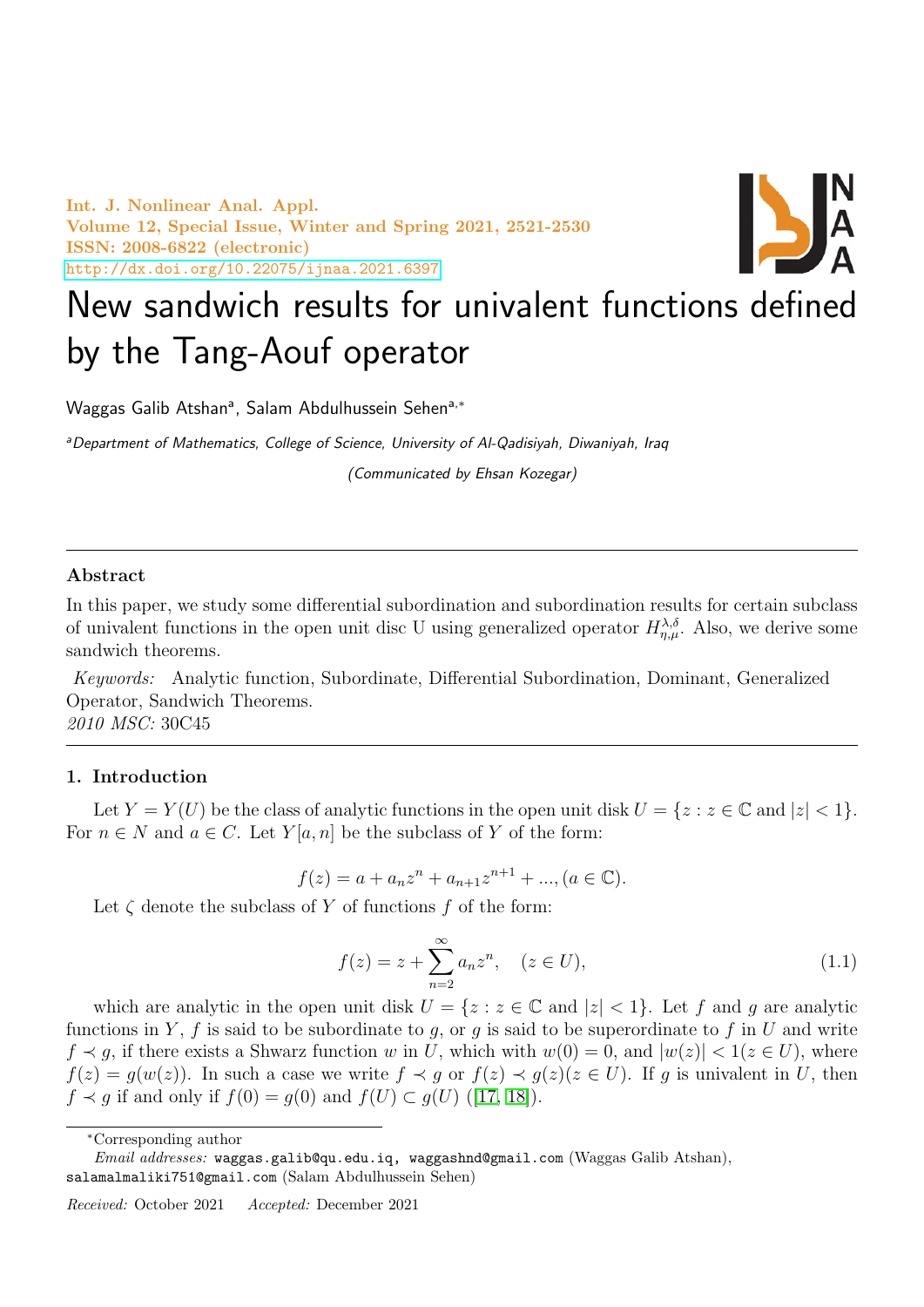**Definition** 1.1. [\[17\]](#page-9-0) Let  $\phi : \mathbb{C}^3 \times U \to \mathbb{C}$  and  $h(z)$  be univalent in U. If  $p(z)$  is analytic in U and satisfies the second – order differential subordination:

<span id="page-1-0"></span>
$$
\phi(p(z), z p'(z), z^2 p''(z); z) \prec h(z), \tag{1.2}
$$

then  $p(z)$  is called a solution of the differential subordination [\(1.2\)](#page-1-0), and the univalent function  $q(z)$ is called a dominant of the solution of the differential subordination [\(1.2\)](#page-1-0), or more simply dominant if  $p(z) \prec q(z)$  for all  $p(z)$  satisfying [\(1.2\)](#page-1-0). A univalent dominant  $\tilde{q}(z)$  that satisfies  $\tilde{q}(z) \prec q(z)$  for all dominant  $q(z)$  of  $(1.2)$  is said to be the best dominant is unique up to a relation of U.

**Definition** 1.2. [\[17\]](#page-9-0) Let  $p, h \in \zeta$  and  $\phi(r, s, t; z): \mathbb{C}^3 \times U \to \mathbb{C}$ . If  $p$  and  $\phi(p(z), zp'(z), z^2p''(z); z)$ are univalent function in U and if p satisfies:

<span id="page-1-1"></span>
$$
h(z) \prec \phi(p(z), z p'(z), z^2 p''(z); z), \qquad (1.3)
$$

then p is called a solution of the differential superordination [\(1.3\)](#page-1-1). An analytic functions  $q(z)$ , which is called a subordinant of the solutions of the differential subordination [\(1.3\)](#page-1-1), or more simply a subordinant if  $p \prec q$  for all the functions p satisfying [\(1.3\)](#page-1-1). A univalent subordinant  $\tilde{q}$  that satisfies  $q \prec \tilde{q}$  for all the subordinants q of [\(1.3\)](#page-1-1) is said to be the best subordinant.

Several researchers [\[1,](#page-8-0) [2,](#page-8-1) [9,](#page-8-2) [14,](#page-9-2) [17\]](#page-9-0) obtained sufficient conditions on the functions h, p and  $\phi$  for which the following implication holds

$$
h(z) \prec \phi(p(z), z p'(z), z^2 p''(z); z)
$$

then

$$
q(z) \prec p(z) \tag{1.4}
$$

Making use the results (see [\[3,](#page-8-3) [4,](#page-8-4) [5,](#page-8-5) [6,](#page-8-6) [10,](#page-8-7) [11,](#page-9-3) [18\]](#page-9-1)) to obtain sufficient conditions for normalized analytic functions to satisfy:

$$
q_1(z) \prec \frac{zf'(z)}{f(z)} \prec q_2(z),
$$

where  $q_1$  and  $q_2$  are given univalent functions in U with  $q_1(0) = q_2(0) = 1$ .

Also, several researchers (see [\[1,](#page-8-0) [3,](#page-8-3) [5,](#page-8-5) [6,](#page-8-6) [7,](#page-8-8) [8\]](#page-8-9)) derived some differential subordination and superordination results with sandwich results.

Cho et al. [\[13\]](#page-9-4) introduced the operator  $\Im_{0,z}^{\lambda,\mu,\eta}$  due to Goyal and Prajapat [\[15\]](#page-9-5)(see also [\[21\]](#page-9-6)) as follows:

$$
\mathcal{S}_{0,z}^{\lambda,\mu,\eta}f(z) = \begin{cases} \frac{\Gamma(2-\mu)\Gamma(2-\lambda+\eta)}{\Gamma(2)\Gamma(2-\mu+\eta)} z^{\mu} J_{0,z}^{\lambda,\mu,\eta} f(z) (0 \le \lambda < \eta+2; z \in U) \\ \frac{\Gamma(2-\mu)\Gamma(2-\lambda+\eta)}{\Gamma(2)\Gamma(2-\mu+\eta)} z^{\mu} I_{0,z}^{-\lambda,\mu,\eta} f(z) (-\infty < \lambda < 0+2; z \in U), \end{cases} \tag{1.5}
$$

where  $J_{0,z}^{\lambda,\mu,\eta}$  and  $I_{0,z}^{-\lambda,\mu,\eta}$  are the generalized fractional derivative and integral operators, respec-tively, due to Srivastava et al. [\[25\]](#page-9-7)(see also [\[19,](#page-9-8) [22\]](#page-9-9)). For  $f \in \zeta$  of form Equation [\(1.1\)](#page-0-0), we have

$$
\mathfrak{S}_{0,z}^{\lambda,\mu,\eta}f(z) = z_3 F_2 = (1, 2, 2 + \eta - \mu; 2 - \mu, 2 + \eta - \lambda; z)
$$
  
=  $z + \sum_{n=2}^{\infty} \frac{(2)_n (2 - \mu + \eta)_n}{(2 - \mu)_n (2 - \lambda + \eta)_n} a_n z^n, \quad (\mu, \eta \in \mathbb{R}; \mu < 2; -\infty < \lambda < \eta + 2),$  (1.6)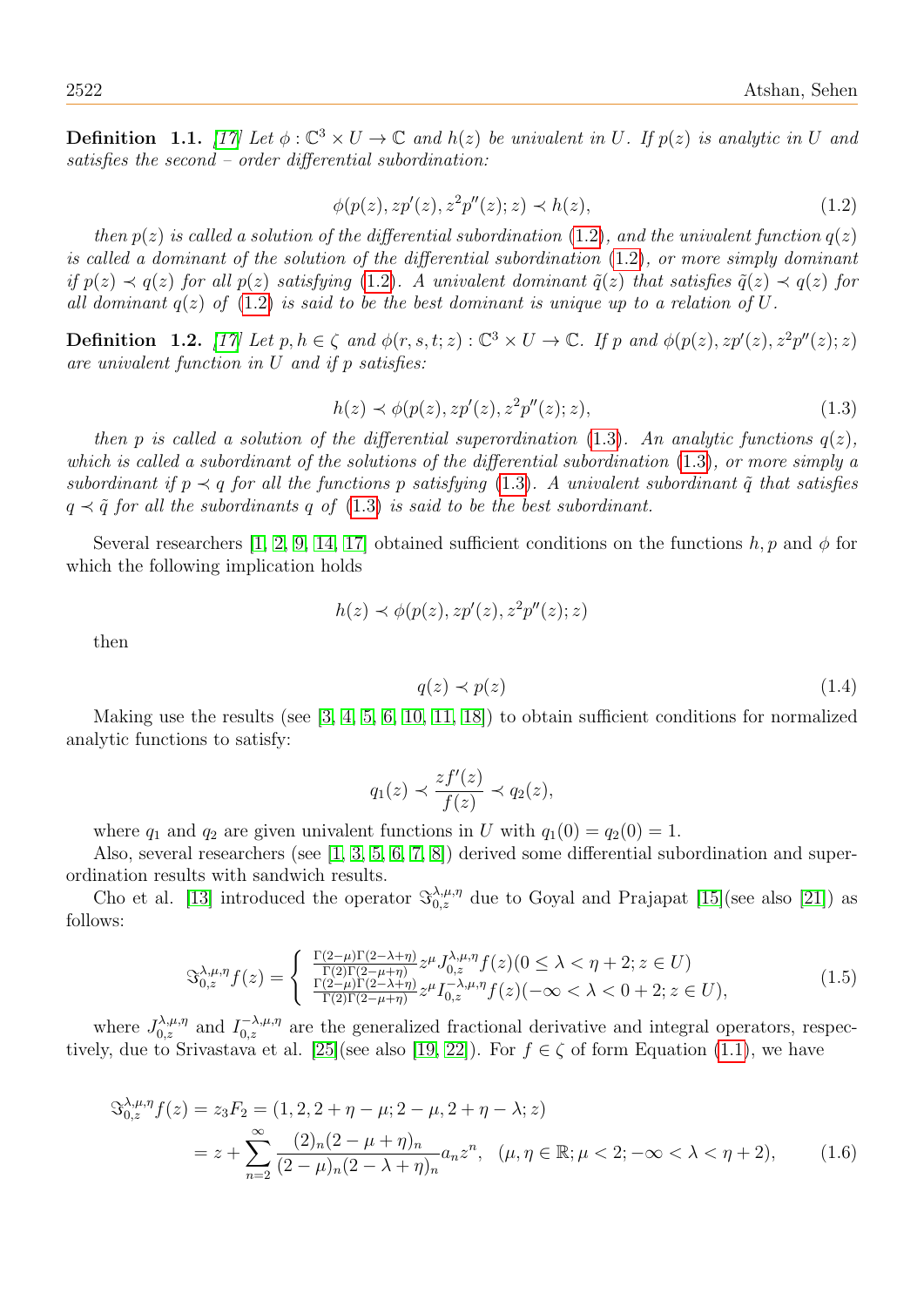where  $qF_S(q \leq s+1; q, s \in \mathbb{N}_0 = \mathbb{N} \cup \{0\})$  is the well– Known generalized hypergeometric function (for details, see [\[20,](#page-9-10) [24\]](#page-9-11)),the symbol  $*$  stands for convolution of two analytic functions [\[17\]](#page-9-0) and  $(v)_n$ is the Pochhammer symbol [\[16,](#page-9-12) [20\]](#page-9-10).

Setting

$$
G_{\eta,\mu}^{\lambda}(z) = z + \sum_{n=2}^{\infty} \frac{(2)_n (2 - \mu + \eta)_n}{(2 - \mu)_n (2 - \lambda + \eta)_n} z^n, \quad (\mu, \eta \in \mathbb{R}; \mu < \min\{2, 2 + \eta\}; -\infty < \lambda < \eta + 2)
$$
 (1.7)

and

$$
G_{\eta,\mu}^{\lambda}(z) * [G_{\eta,\mu}^{\lambda,\delta}(z)] = \frac{z}{(1-z)^{\delta+1}}, \quad (\delta < -1; z \in U).
$$

Tang et al. [\[26\]](#page-9-13)(see also [\[23\]](#page-9-14)) defined the operator  $H_{\eta,\mu}^{\lambda,\delta}$ :  $\zeta \to \zeta$  by  $H_{\eta,\mu}^{\lambda,\delta}f(z) = [G_{\eta,\mu}^{\lambda,\delta}(z)] * f(z)$ . then for  $f \in \zeta$ , we have

$$
H_{\eta,\mu}^{\lambda,\delta}f(z) = z + \sum_{n=2}^{\infty} \frac{(\delta+1)_n(2-\mu)_n(2-\lambda+\eta)_n}{(1)_n(2)_n(2-\mu+\eta)_n} a_n z^n.
$$
 (1.8)

It is easy to verify that

$$
z(H_{\eta,\mu}^{\lambda,\delta}f(z))' = (\delta+1)H_{\eta,\mu}^{\lambda,\delta+1}f(z) - \delta H_{\eta,\mu}^{\lambda,\delta}f(z),
$$
  
\n
$$
z(H_{\eta,\mu}^{\lambda+1,\delta}f(z))' = (1+\eta-\lambda)H_{\eta,\mu}^{\lambda,\delta}f(z) - (\eta-\lambda)H_{\eta,\mu}^{\lambda,\delta+1}f(z).
$$
\n(1.9)

The specific aim of this idea is to find sufficient condition for certain normalized analytic function f to satisfy:

<span id="page-2-0"></span>
$$
q_1(z) \prec \left(\frac{H_{\eta,\mu}^{\lambda,\delta}f(z)}{z}\right)^{\beta} \prec q_2(z),
$$

and

$$
q_1(z) \prec \left(\frac{H_{\eta,\mu}^{\lambda,\delta+1}f(z)}{H_{\eta,\mu}^{\lambda,\delta}f(z)}\right)^{\beta} \prec q_2(z),
$$

#### 2. Preliminaries

In order to prove our subordination and superordination results, we need the following lemmas and definitions.

Definition 2.1. [\[17\]](#page-9-0) denote by Q the class of all functions q that are analytic and injective on  $\overline{U}\backslash E(q)$ , where  $\overline{U} = U \cup \{z \in \partial U\}$  and  $E(q) = \{\zeta \in \partial U : \lim_{z\to\zeta} q(z) = \infty\}$  and are such that  $q(\zeta)' \neq 0$  for  $\zeta \in partialU \backslash E(q)$ . Further, let the subclass of Q for which  $q(0) = a$  be denoted by  $Q(a), Q(0) = Q_0$  and  $Q(1) = Q_1 = \{q \in Q : U : q(0) = 1\}.$ 

<span id="page-2-2"></span><span id="page-2-1"></span>**Lemma 2.2.** [\[18\]](#page-9-1) Let  $q(z)$  be a convex univalent function in U let  $\gamma \in \mathbb{C}, \zeta \in \mathbb{C} \setminus \{0\}$  and suppose that  $Re\left\{1+\frac{zq''(z)}{q'(z)}\right\} > \max\{0, -Re\frac{\gamma}{\zeta}\},\$ If  $g(z)$  is analytic in U and  $\gamma g(z) + \zeta z \dot{g}(z) \prec \gamma q(z) + \zeta z \dot{q}(z)$ , then  $g(z) \prec q(z)$  and q is the best dominant.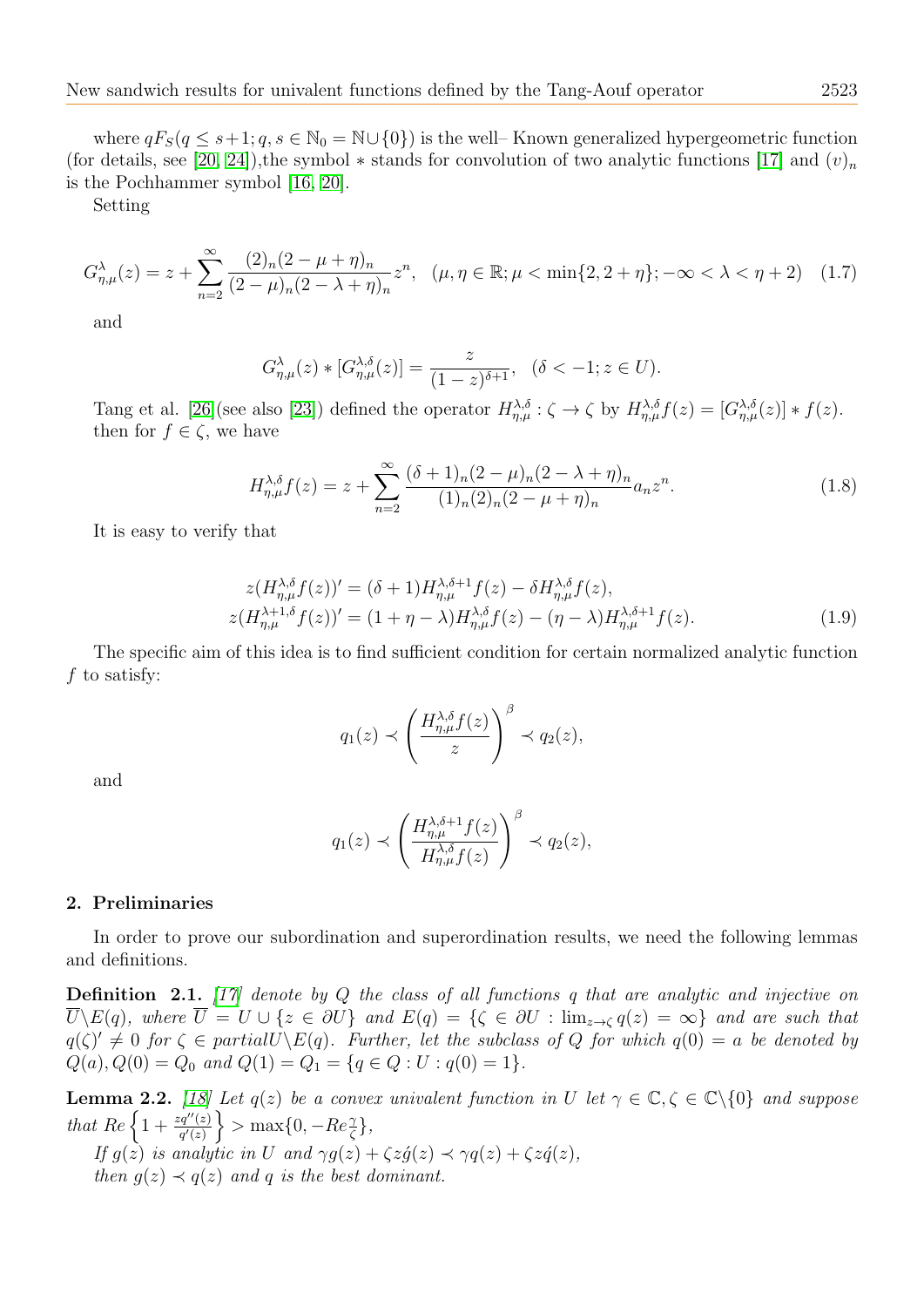**Lemma 2.3.** [\[4\]](#page-8-4) Let q be univalent in U and let  $\emptyset$  and  $\theta$  be analytic in the domain D containing  $q(U)$  with  $\emptyset(w) \neq 0$ , when  $w \in q(U)$ . Set  $Q(z) = zq(z)\emptyset(q(z))$  and  $h(z) = \theta(q(z)) + Q(z)$ , suppose that

- 1. Q is starlike univalent in U,
- 2.  $Re \left\{ \frac{zh'(z)}{Q'(z)} \right\}$  $\left\{\frac{zh'(z)}{Q'(z)}\right\} > 0, z \in U.$

If g is analytic in U with  $g(0) = q(0)$ ,  $g(U) \subseteq D$  and  $\mathcal{O}(g(z)) + z\acute{g}(z)\mathcal{O}(g(z)) \prec \mathcal{O}(q(z)) +$  $z\acute{q}(z)\mathcal{O}(q(z))$ , then  $q(z) \prec q(z)$ , and q is the best dominant.

<span id="page-3-4"></span>**Lemma 2.4.** [\[12\]](#page-9-15) Let  $q(z)$  be a convex univalent function in the unit disk U and let  $\theta$  and  $\varnothing$  be analytic in the domain  $D$  containing  $q(U)$  suppose that:

1.  $Re\left\{\frac{\dot{\theta}(q(z))}{\phi(q(z))}\right\} > 0, z \in U.$ 2.  $Q(z) = z\acute{q}(z)Q(q(z))$  is starlike univalent in U.

If  $g \in H[q(0), 1] \cap Q$ , with  $g(U) \subseteq D$ , and  $\theta(g(z)) + z\acute{g}(z)\Theta(g(z))$  is univalent in U, and  $\theta(q(z)) + zq(z)\Theta(q(z)) \prec \theta(q(z)) + zq(z)\Theta(q(z))$ , then  $q(z) \prec q(z)$ , and q is the best subordinate.

<span id="page-3-3"></span>**Lemma 2.5.** [\[18\]](#page-9-1) Let  $q(z)$  be a convex univalent function in U and  $q(0) = 1$ , let  $\beta \in \mathbb{C}$ , that  $Re\{\beta\} > 0$  if  $g(z) \in H[q(0),1] \cap Q$  and  $g(z) + \beta z \hat{g}(z)$  is univalent in U, then

$$
q(z) + \beta z \acute{q}(z) \prec g(z) + \beta \acute{g}(z),
$$

which implies that  $q(z) \prec q(z)$  and  $q(z)$  is the best subordinate.

## 3. Differential Subordination Results

<span id="page-3-2"></span>**Theorem 3.1.** Let q be convex univalent function in U with  $q(0) = 1, \alpha \in \mathbb{C} \setminus \{0\}, \beta \in \mathbb{C}$  and suppose that q satisfies:

$$
Re\left\{1+\frac{zq''(z)}{q'(z)}\right\} > \max\left\{0, Re\left(\frac{\beta}{\alpha}\right)\right\}
$$
\n(3.1)

If  $f \in \zeta$  satisfies the subordination condition:

<span id="page-3-0"></span>
$$
\left[1-\alpha(\delta+1)\right] \left(\frac{H_{\eta,\mu}^{\lambda,\delta}f(z)}{z}\right)^{\beta} + \alpha(\delta+1) \left(\frac{H_{\eta,\mu}^{\lambda,\delta}f(z)}{z}\right)^{\beta} \left(\frac{H_{\eta,\mu}^{\lambda,\delta+1}f(z)}{H_{\eta,\mu}^{\lambda,\delta}f(z)}\right) \prec q(z) + \frac{\alpha}{\beta}zq'(z),\tag{3.2}
$$

then

<span id="page-3-1"></span>
$$
\left(\frac{H_{\eta,\mu}^{\lambda,\delta}f(z)}{z}\right)^{\beta} \prec q(z),\tag{3.3}
$$

and q is the best dominant.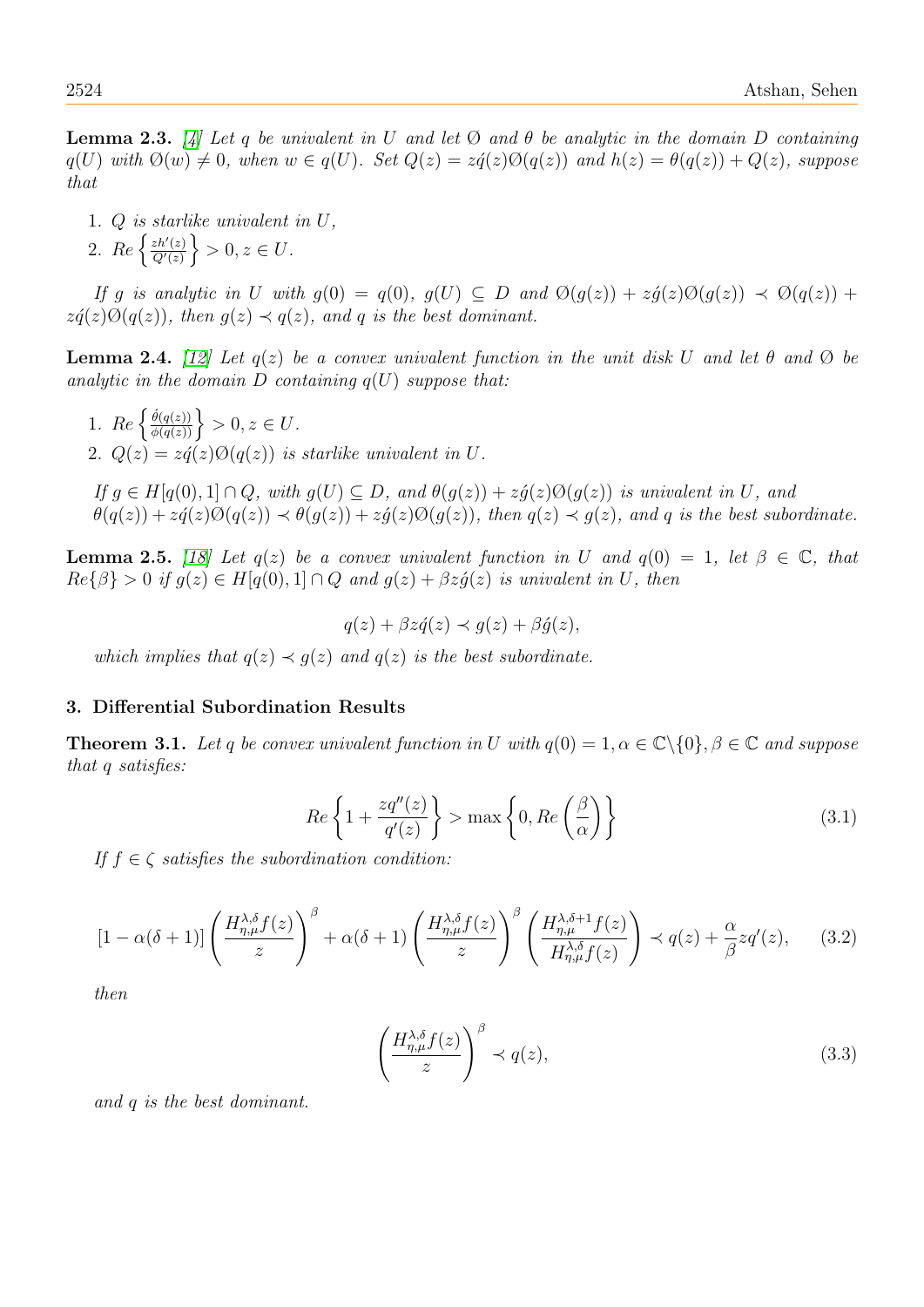**Proof**. Define the function  $q$  by

<span id="page-4-0"></span>
$$
g(z) = \left(\frac{H_{\eta,\mu}^{\lambda,\delta}f(z)}{z}\right)^{\beta},\tag{3.4}
$$

then the function  $q(z)$  is analytic in U and  $q(0) = 1$ , therefore, differentiating [\(3.4\)](#page-4-0) with respect to  $z$  and using the identity  $(1.9)$  in the resulting equation, we obtain

$$
\frac{zg'(z)}{g(z)} = \beta(\delta+1) \left[ \frac{H_{\eta,\mu}^{\lambda,\delta+1} f(z)}{H_{\eta,\mu}^{\lambda,\delta} f(z)} - 1 \right].
$$

Hence  $\frac{zg'(z)}{\beta} = (\delta + 1) \left( \frac{H_{\eta,\mu}^{\lambda,\delta} f(z)}{z} \right)$  $\left(\frac{\delta_{\mu}f(z)}{z}\right)^{\beta} \left[\frac{H^{\lambda,\delta+1}_{\eta,\mu}f(z)}{H^{\lambda,\delta}_{\eta,\mu}f(z)}\right]$  $\frac{H_{\eta,\mu}^{\lambda,\delta+1}f(z)}{H_{\eta,\mu}^{\lambda,\delta}f(z)}-1\Big].$ The subordination [\(3.2\)](#page-3-0) from the hypothesis becomes

$$
g(z) + \frac{\alpha}{\beta} z g'(z) \prec q(z) + \frac{\alpha}{\beta} z q'(z).
$$

An application of Lemma [2.2,](#page-2-1) we obtain [\(3.3\)](#page-3-1) with  $\zeta = \frac{\alpha}{\beta}$  $\frac{\alpha}{\beta}$  and  $\gamma = 1$ .  $\Box$ Putting  $q(z) = \left(\frac{1+z}{1-z}\right)$  $\frac{1+z}{1-z}$ , in Theorem [3.1,](#page-3-2) we obtain the following corollary.

Corollary 3.2. Let  $0 \neq \alpha \in \mathbb{C}, \beta > 0$  and  $Re\left\{1 + \frac{2z}{1-z}\right\} > \max\left\{0, -Re\left(\frac{\beta}{\alpha}\right)\right\}$  $\left\{ \frac{\beta}{\alpha} \right\}$ . If  $f \in \zeta$  satisfies the subordination condition:

$$
[1 - \alpha(\delta + 1)] \left( \frac{H_{\eta,\mu}^{\lambda,\delta} f(z)}{z} \right)^{\beta} + \alpha(\delta + 1) \left( \frac{H_{\eta,\mu}^{\lambda,\delta} f(z)}{z} \right)^{\beta} \left( \frac{H_{\eta,\mu}^{\lambda,\delta+1} f(z)}{H_{\eta,\mu}^{\lambda,\delta} f(z)} \right)^{\beta} \left( \frac{1 - z^2 + 2\frac{\alpha}{\beta} z}{(1 - z)^2} \right),
$$
  
then  $\left( \frac{H_{\eta,\mu}^{\lambda,\delta} f(z)}{z} \right)^{\beta} \prec \left( \frac{1+z}{1-z} \right)$ ,  
and  $q(z) = \left( \frac{1+z}{1-z} \right)$  is the best dominant.

<span id="page-4-3"></span>**Theorem 3.3.** Let q be convex univalent function in U with  $q(0) = 1, q'(z) \neq 0 \ (z \in U)$  and assume that q satisfies:

$$
Re\left\{1+\frac{\gamma}{v}q(z)+q^2(z)+\frac{zq''(z)}{q'(z)}-\frac{zq'(z)}{q(z)}\right\}>0, \left\{0, Re\left(\frac{\beta}{\alpha}\right)\right\}
$$
(3.5)

where  $\alpha, v \in \mathbb{C} \backslash \{0\}, c, \gamma, \beta \in \mathbb{C}$  and  $z \in U$ . Assume that  $v \frac{zq''(z)}{q'(z)}$  $\frac{q''(z)}{q'(z)}$  is starlike univalent in U. If  $f \in \zeta$  satisfies:

<span id="page-4-1"></span>
$$
\chi(c,\gamma,v,\beta,\lambda,\delta,\eta,\mu;z) \prec c + \gamma q(z) + q^2(z) + v \frac{zq'(z)}{q(z)}
$$
\n(3.6)

<span id="page-4-2"></span>
$$
\chi(c,\gamma,\upsilon,\beta,\lambda,\delta,\eta,\mu;z) = c + \gamma \left(\frac{H_{\eta,\mu}^{\lambda,\delta+1}f(z)}{H_{\eta,\mu}^{\lambda,\delta}f(z)}\right)^{\beta} + \left(\frac{H_{\eta,\mu}^{\lambda,\delta+2}f(z)}{H_{\eta,\mu}^{\lambda,\delta+1}f(z)}\right) + \upsilon\beta(\delta+1) \left(\frac{H_{\eta,\mu}^{\lambda,\delta+2}f(z)}{H_{\eta,\mu}^{\lambda,\delta+1}f(z)} - \frac{H_{\eta,\mu}^{\lambda,\delta+1}f(z)}{H_{\eta,\mu}^{\lambda,\delta}f(z)}\right),\tag{3.7}
$$

then  $\left(\frac{H_{\eta,\mu}^{\lambda,\delta+1}f(z)}{H_{\eta,\delta}^{\lambda,\delta}f(z)}\right)$  $H_{\eta,\mu}^{\lambda,\delta}f(z)$  $\big)$ <sup>β</sup>  $\prec q(z)$ , and  $q(z)$  is the best dominant of  $(3.6)$ .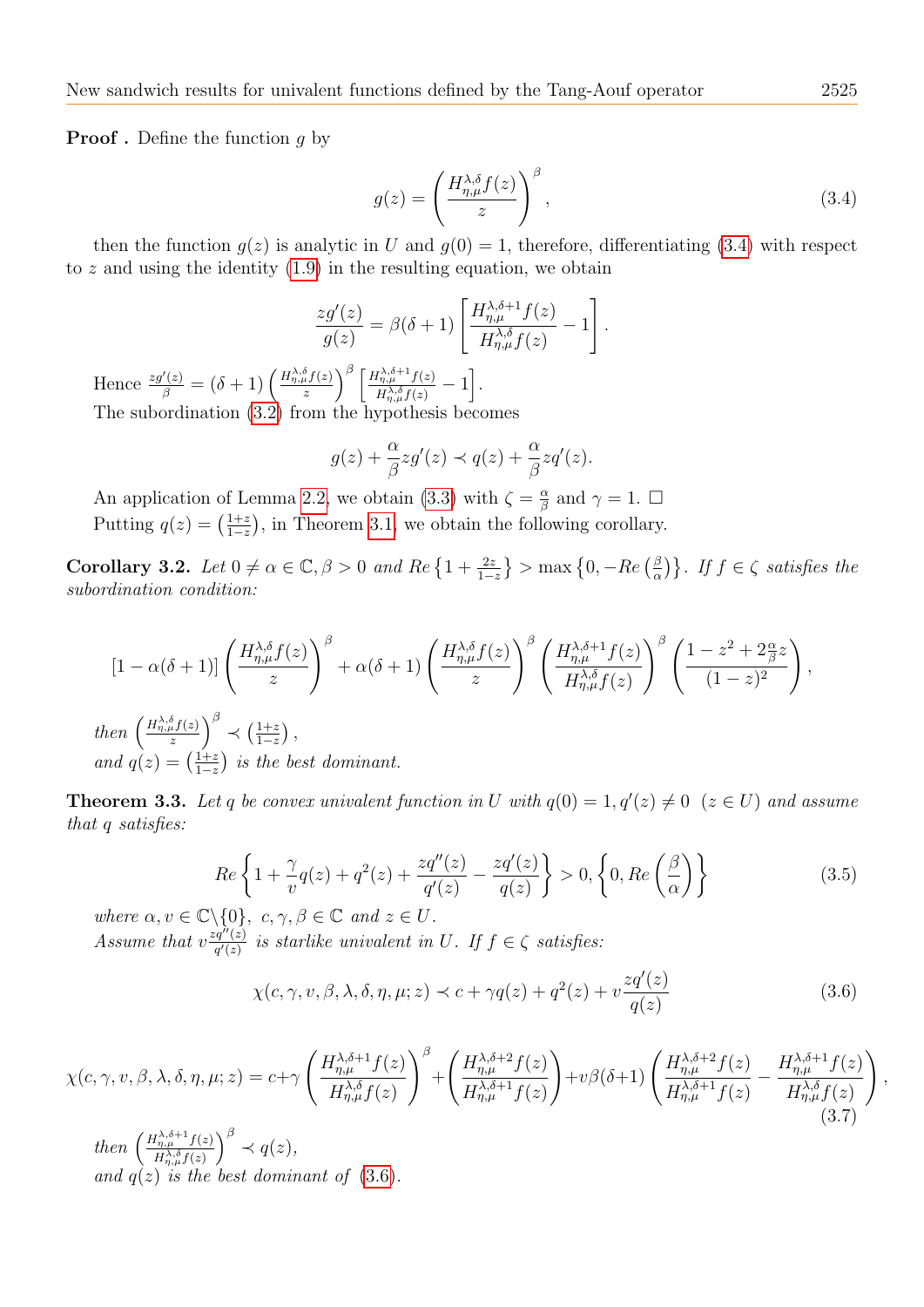**Proof**. Consider a function g by

<span id="page-5-0"></span>
$$
g(z) = \left(\frac{H_{\eta,\mu}^{\lambda,\delta+1}f(z)}{H_{\eta,\mu}^{\lambda,\delta}f(z)}\right)^{\beta}.
$$
\n(3.8)

Then the function  $q(z)$  is analytic in U and  $q(0) = 1$  differentiating [\(3.8\)](#page-5-0) with respect to z and using the identity [\(1.9\)](#page-2-0), we get,

$$
\frac{zg'(z)}{g(z)} = \beta(\delta+1) \left( \frac{H_{\eta,\mu}^{\lambda,\delta+2} f(z)}{H_{\eta,\mu}^{\lambda,\delta+1} f(z)} - \frac{H_{\eta,\mu}^{\lambda,\delta+1} f(z)}{H_{\eta,\mu}^{\lambda,\delta} f(z)} \right),
$$

By setting  $\theta(w) = c + \gamma w + w^2$  and  $\varnothing(w) = \frac{v}{w}$ ,  $w \neq 0$ . We see that  $\theta(w)$  is analytic in  $\mathbb C$  and  $\emptyset(w)$  is analytic  $\mathbb C\setminus\{0\}$  and that  $\emptyset(w) \neq 0, w \in \mathbb C\setminus\{0\}.$ Also, we obtain  $R(z) = zq'(z) \mathcal{O}(q(z)) = zq'(z) \frac{v}{q(z)} = v \frac{zq'(z)}{q(z)}$  $rac{q(z)}{q(z)},$ and  $S(z) = \theta(q(z)) + R(z) = c + \gamma q(z) + (q(z))^2 + v \frac{zq'(z)}{q(z)}$  $rac{q'(z)}{q(z)}$  . We find  $R(z)$  is starlike univalent in U, we have

$$
S'(z) = \gamma q'(z) + 2(q(z)q'(z)) + \frac{vzq''(z) + vq'(z)}{q(z)}
$$
  

$$
\frac{zS'(z)}{R(z)} = \frac{\gamma}{v}q(z) + \frac{2}{vz}(q(z))^2 + \frac{vzq''(z) + vq'(z)}{vzq(z)} = \frac{\gamma}{v}q(z) + \frac{2}{vz}(q(z))^2 + \frac{zq''(z)}{q'(z)} + \frac{zq'(z)}{q(z)},
$$
  

$$
Re\left(\frac{zS'(z)}{R(z)}\right) = Re\left\{1 + \frac{\gamma}{v}q(z) + \frac{2}{vz}(q(z))^2 + \frac{zq''(z)}{q'(z)} + \frac{zq'(z)}{q(z)}\right\} > 0.
$$

By a straightforward computing, we get

<span id="page-5-1"></span>
$$
c + \gamma q(z) + q^2(z) + v \frac{zq'(z)}{q(z)} = \chi(c, \gamma, v, \beta, \lambda, \delta, \eta, \mu; z),
$$
\n(3.9)

where  $\chi(c, \gamma, v, \beta, \lambda, \delta, \eta, \mu; z)$  is given by [\(3.7\)](#page-4-2). From  $(3.6)$  and  $(3.9)$ , we have

$$
c + \gamma g(z) + g^2(z) + v \frac{z g'(z)}{g(z)} \prec c + \gamma q(z) + q^2(z) + v \frac{z q'(z)}{q(z)}.
$$

Therefore, by Lemma [2.3,](#page-2-2) we get  $g(z) \prec q(z)$  by using [\(3.4\)](#page-4-0), we obtain the result.  $\Box$ 

Putting  $q(z) = \left(\frac{1+Az}{1+Bz}\right) - 1 \leq B < A \leq 1$  in the Theorem [\(3.3\)](#page-4-3), we get the following corollary:

Corollary 3.4. Let  $-1 \leq B < A \leq 1$  and  $Re\left\{1+\frac{\gamma}{v}\left(\frac{1+Az}{1+Bz}\right)+\frac{2}{vz}\left(\frac{1+Az}{1+Bz}\right)^2+\frac{2Bz}{1+Bz}+\frac{(A-B)z}{(1+Bz)(1+Bz)}\right\}$  $\frac{(A-B)z}{(1+Bz)(1+Az)}$  > 0,

where  $v \in \mathbb{C} \backslash \{0\}$  and  $z \in U$ , if  $f \in \zeta$  satisfies

$$
\chi(c,\gamma,v,\beta,\lambda,\delta,\eta,\mu;z) \prec c + \gamma \left(\frac{1+Az}{1+Bz}\right) + \left(\frac{1+Az}{1+Bz}\right)^2 + \frac{v(A-B)z}{(1+Bz)(1+Az)},
$$

and  $\chi(c, \gamma, v, \beta, \lambda, \delta, \eta, \mu; z)$  is given by [\(3.7\)](#page-4-2), then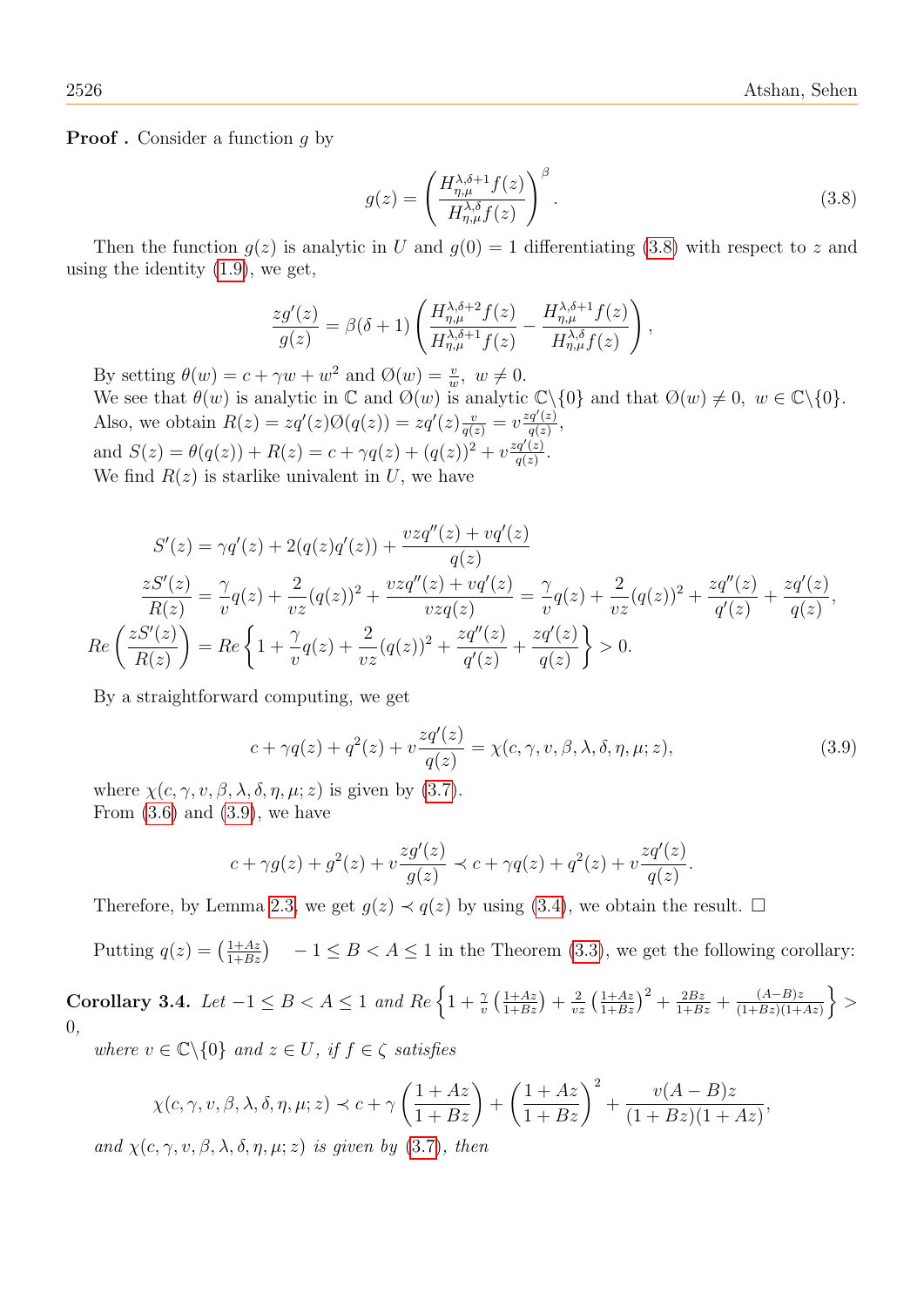$$
\left(\frac{H_{\eta,\mu}^{\lambda,\delta+1}f(z)}{H_{\eta,\mu}^{\lambda,\delta}f(z)}\right)^\beta\prec \left(\frac{1+Az}{1+Bz}\right),
$$

and  $q(z) = \left(\frac{1+Az}{1+Bz}\right)$  is the best dominant.

### 4. Differential Superordination Results

<span id="page-6-3"></span>**Theorem 4.1.** Let q be a convex univalent function in U with  $q(0) = 1\beta > 0$  and  $Re\{\alpha\} > 0$ . Let  $f \in \zeta$  satisfies:

$$
\left(\frac{H_{\eta,\mu}^{\lambda,\delta}f(z)}{z}\right)^{\beta}\in H[q(0),1]\cap Q
$$

and  $[1-\alpha(\delta+1)]\left(\frac{H_{\eta,\mu}^{\lambda,\delta}f(z)}{z}\right)$  $\left(\frac{\delta_{\mu}f(z)}{z}\right)^{\beta}+\alpha(\delta+1)\left(\frac{H^{\lambda,\delta}_{\eta,\mu}f(z)}{z}\right)$  $\left(\frac{d}{dx}f(z)\right)^{\beta}\left(\frac{H^{\lambda,\delta+1}_{\eta,\mu}f(z)}{H^{\lambda,\delta}_{\eta,\delta}f(z)}\right)$  $H_{\eta,\mu}^{\lambda,\delta}f(z)$  $\big)$  be univalent in U. If

<span id="page-6-0"></span>
$$
q(z) + \frac{\alpha}{\beta} z q'(z) \prec [1 - \alpha(\delta + 1)] \left( \frac{H_{\eta,\mu}^{\lambda,\delta} f(z)}{z} \right)^{\beta} + \alpha(\delta + 1) \left( \frac{H_{\eta,\mu}^{\lambda,\delta} f(z)}{z} \right)^{\beta} \left( \frac{H_{\eta,\mu}^{\lambda,\delta+1} f(z)}{H_{\eta,\mu}^{\lambda,\delta} f(z)} \right), \quad (4.1)
$$

then  $q(z) \prec \left(\frac{H_{\eta,\mu}^{\lambda,\delta}f(z)}{z}\right)$  $\left(\frac{\delta_{\mu}f(z)}{z}\right)^{\beta}$ , and q is the best subordinate of [\(4.1\)](#page-6-0).

**Proof**. Define the function  $q$  by

<span id="page-6-1"></span>
$$
g(z) = \left(\frac{H_{\eta,\mu}^{\lambda,\delta}f(z)}{z}\right)^{\beta}.
$$
\n(4.2)

Differentiating  $(4.2)$  with respect to z, we obtain

<span id="page-6-2"></span>
$$
v\frac{zg'(z)}{g(z)} = \beta \left( \frac{z \left( H_{\eta,\mu}^{\lambda,\delta} f(z) \right)'}{H_{\eta,\mu}^{\lambda,\delta} f(z)} - 1 \right). \tag{4.3}
$$

After some computations and using [\(1.9\)](#page-2-0), from [\(4.3\)](#page-6-2), we get

$$
[1 - \alpha(\delta + 1)] \left( \frac{H_{\eta,\mu}^{\lambda,\delta} f(z)}{z} \right)^{\beta} + \alpha(\delta + 1) \left( \frac{H_{\eta,\mu}^{\lambda,\delta} f(z)}{z} \right)^{\beta} \left( \frac{H_{\eta,\mu}^{\lambda,\delta+1} f(z)}{H_{\eta,\mu}^{\lambda,\delta} f(z)} \right) = g(z) + \frac{\alpha}{\beta} z g'(z)
$$

and now, by using Lemma [2.5,](#page-3-3) we get the desired result.  $\square$ 

Putting  $q(z) = \left(\frac{1+z}{1-z}\right)$  $\frac{1+z}{1-z}$  in Theorem [4.1,](#page-6-3) we obtain the following corollary:

Corollary 4.2. Let  $\beta > 0$  and  $Re\{\alpha\} > 0$ , if  $f \in \zeta$  satisfies:

$$
\left(\frac{H_{\eta,\mu}^{\lambda,\delta}f(z)}{z}\right)^{\beta} \in H[q(0),1] \cap Q
$$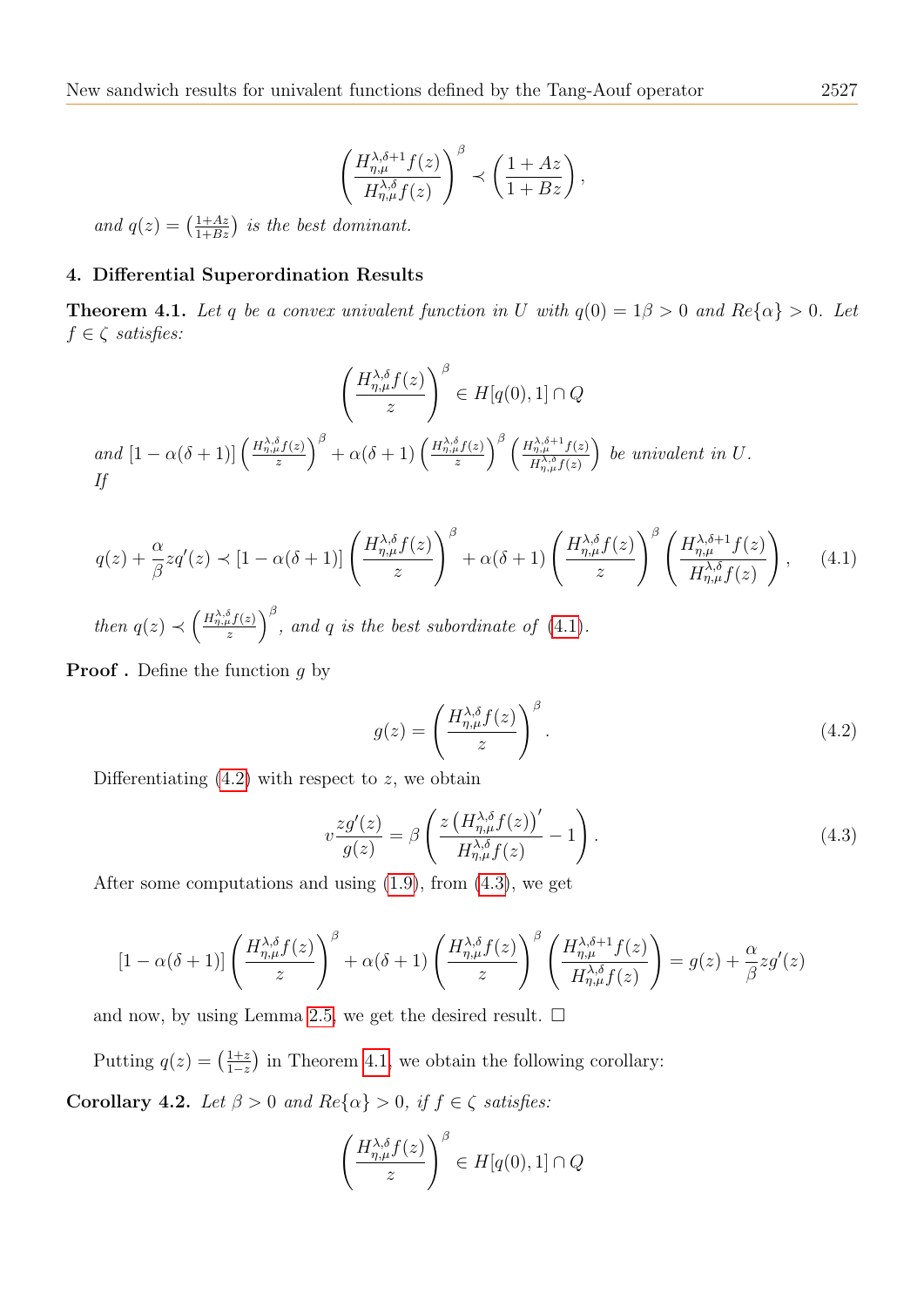and 
$$
[1 - \alpha(\delta + 1)] \left(\frac{H_{\eta,\mu}^{\lambda,\delta}f(z)}{z}\right)^{\beta} + \alpha(\delta + 1) \left(\frac{H_{\eta,\mu}^{\lambda,\delta}f(z)}{z}\right)^{\beta} \left(\frac{H_{\eta,\mu}^{\lambda,\delta+1}f(z)}{H_{\eta,\mu}^{\lambda,\delta}f(z)}\right)
$$
 be univalent in U.

$$
\left(\frac{1-z^2+2\frac{\alpha}{\beta}z}{(1-z)^2}\right) \prec [1-\alpha(\delta+1)] \left(\frac{H^{\lambda,\delta}_{\eta,\mu}f(z)}{z}\right)^{\beta} + \alpha(\delta+1) \left(\frac{H^{\lambda,\delta}_{\eta,\mu}f(z)}{z}\right)^{\beta} \left(\frac{H^{\lambda,\delta+1}_{\eta,\mu}f(z)}{H^{\lambda,\delta}_{\eta,\mu}f(z)}\right),
$$

then  $\left(\frac{1+z}{1-z}\right)$  $\frac{1+z}{1-z}\big) \prec \left(\frac{H^{\lambda,\delta}_{\eta,\mu}f(z)}{z}\right)$  $\frac{\delta_a f(z)}{z}\Big)^{\beta},$ and  $q(z) = \left(\frac{1+z}{1-z}\right)$  $\frac{1+z}{1-z}$ ) is the best subordinant.

**Theorem 4.3.** Let q be a convex univalent function in U with  $q(0) = 1$ ,  $q'(z) \neq 0$  and assume that q satisfies:

$$
Re\left\{\frac{\gamma}{v}q(z)q'(z)\right\} > 0\tag{4.4}
$$

where  $v \in \mathbb{C} \backslash \{0\}$  and  $z \in U$ . Suppose that  $v \frac{zq'(z)}{q(z)}$  $\frac{q(z)}{q(z)}$  is starlike univalent function in U. Let  $f \in \zeta$  satisfies:  $\int \frac{H^{\lambda,\delta+1}_{\eta,\mu}f(z)}{dt}$  $H_{\eta,\mu}^{\lambda,\delta}f(z)$  $\bigg\}^{\beta} \in H[q(0),1] \cap Q$  and  $\chi(c,\gamma,v,\beta,\lambda,\delta,\eta,\mu;z)$  is univalent function in U, where  $\chi(c, \gamma, v, \beta, \lambda, \delta, \eta, \mu; z)$  is given by [\(3.7\)](#page-4-2). If

<span id="page-7-0"></span>
$$
c + \gamma q(z) + q^2(z) + v \frac{zq'(z)}{q(z)} \prec \chi(c, \gamma, v, \beta, \lambda, \delta, \eta, \mu; z), \tag{4.5}
$$

then  $q(z) \prec \left(\frac{H_{\eta,\mu}^{\lambda,\delta+1}f(z)}{H_{\eta,\lambda,\delta,f(z)}}\right)$  $H_{\eta,\mu}^{\lambda,\delta}f(z)$  $\Big)^\beta,$ and  $q$  is the best subordinant of  $(4.5)$ .

**Proof** . Consider a function g by  $g(z) = \left(\frac{H_{\eta,\mu}^{\lambda,\delta+1} f(z)}{H_{\eta,\lambda,\delta,f(z)}}\right)$  $H_{\eta,\mu}^{\lambda,\delta}f(z)$  $\int^{\beta}$ . By setting:  $\theta(w) = c + \gamma w + w^2$  and  $\Theta(w) = \frac{v}{w}$ ,  $w \neq 0$ . We see that  $\theta(w)$  is analytic in  $\mathbb{C}$  and  $\mathcal{O}(w)$  is analytic in  $\mathbb{C}\backslash\{0\}$  and that  $\mathcal{O}(w) \neq 0, w \in \mathbb{C}\backslash\{0\}$ . Also, we obtain  $R(z) = zq'(z) \mathcal{O}(q(z)) = v \frac{zq'(z)}{q(z)}$  $rac{q'(z)}{q(z)}$ . It is clear that  $R(z)$  is starlike univalent function in U,

$$
Re\left\{\frac{\theta'(q(z))}{\emptyset(q(z))}\right\} = Re\left\{\frac{\gamma}{v}q(z)q'(z)\right\} > 0.
$$

By straightforward computation, we get:

<span id="page-7-1"></span>
$$
\chi(c,\gamma,v,\beta,\lambda,\delta,\eta,\mu;z) = c + \gamma q(z) + q^2(z) + v \frac{zq'(z)}{q(z)},\tag{4.6}
$$

where  $\chi(c, \gamma, v, \beta, \lambda, \delta, \eta, \mu; z)$  is given by [\(3.7\)](#page-4-2). From  $(4.5)$  and  $(4.6)$ , we have

$$
c + \gamma q(z) + q^2(z) + v \frac{zq'(z)}{q(z)} \prec c + \gamma g(z) + g^2(z) + v \frac{zg'(z)}{g(z)}.
$$

Therefore, by Lemma [2.4,](#page-3-4) we get  $q(z) \prec q(z)$ .  $\Box$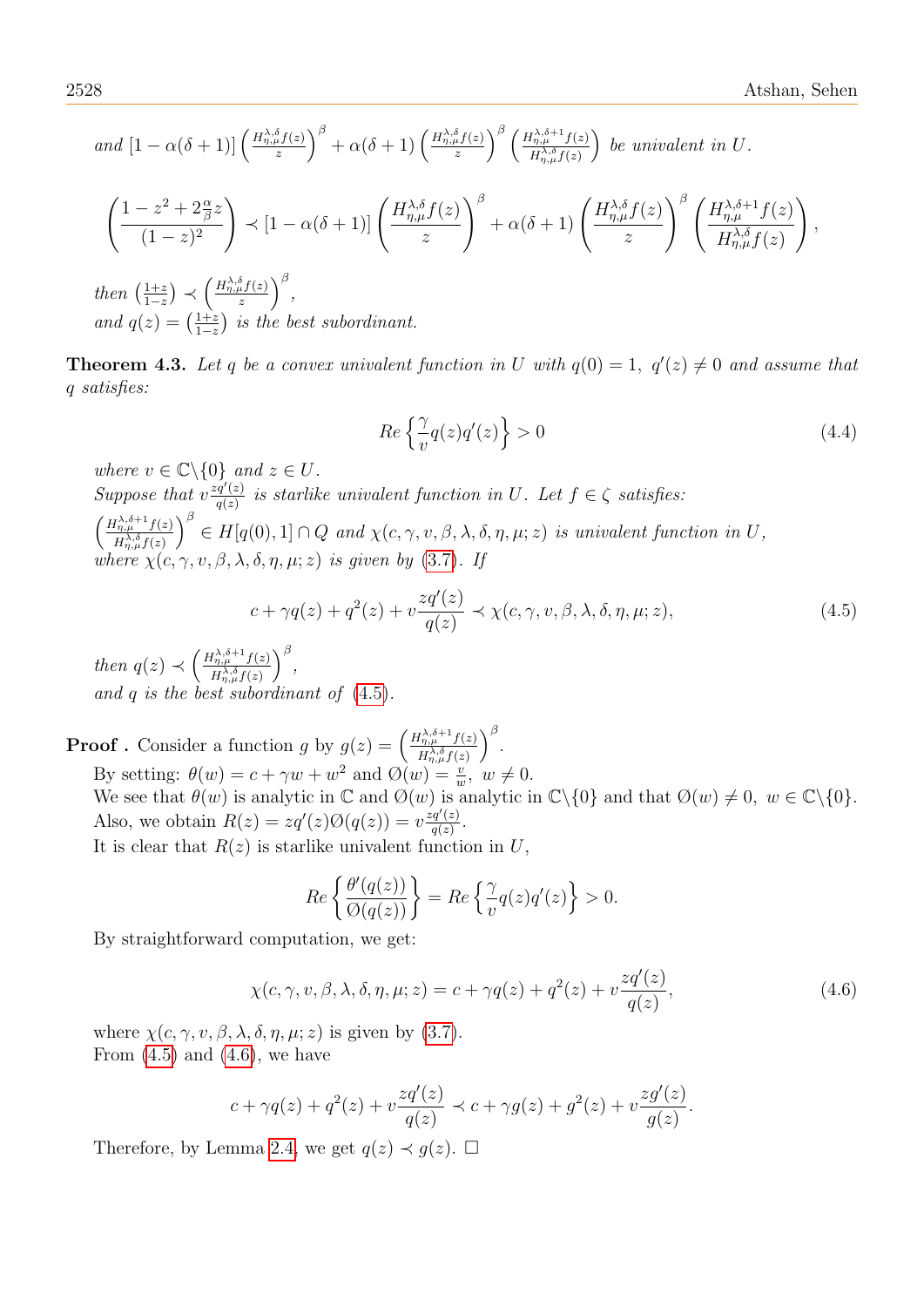#### 5. Sandwich Results

**Theorem 5.1.** Let  $q_1$  be a convex univalent function in U with  $q_1(0) = 1$ ,  $Re\{\alpha\} > 0$ ,  $\alpha \in$  $\mathbb{C}\backslash\{0\}$ ,  $\beta > 0$  and let  $q_2$  be univalent function in U,  $q_2(0) = 1$  and satisfies  $Re\left\{1+\frac{zq''(z)}{q'(z)}\right\} > \max\left\{0, Re\left(\frac{\beta}{\alpha}\right)\right\}$  $\left\{ \frac{\beta}{\alpha} \right\}$ . If  $f \in \zeta$  satisfies:

$$
\left(\frac{H_{\eta,\mu}^{\lambda,\delta}f(z)}{z}\right)^{\beta}\in H[1,1]\cap Q,
$$

and 
$$
\left[1 - \alpha(\delta + 1)\right] \left(\frac{H_{\eta,\mu}^{\lambda,\delta}f(z)}{z}\right)^{\beta} + \alpha(\delta + 1) \left(\frac{H_{\eta,\mu}^{\lambda,\delta}f(z)}{z}\right)^{\beta} \left(\frac{H_{\eta,\mu}^{\lambda,\delta+1}f(z)}{H_{\eta,\mu}^{\lambda,\delta}f(z)}\right) \text{ be univalent in } U.
$$
  
\nIf  $q_1(z) + \frac{\alpha}{\beta}zq'_1(z) \prec \left[1 - \alpha(\delta + 1)\right] \left(\frac{H_{\eta,\mu}^{\lambda,\delta}f(z)}{z}\right)^{\beta} + \alpha(\delta + 1) \left(\frac{H_{\eta,\mu}^{\lambda,\delta}f(z)}{z}\right)^{\beta} \left(\frac{H_{\eta,\mu}^{\lambda,\delta+1}f(z)}{H_{\eta,\mu}^{\lambda,\delta}f(z)}\right) \prec q_2(z) + \frac{\alpha}{\beta}zq'_2(z),$   
\nthen  $\alpha(z) \prec \left(\frac{H_{\eta,\mu}^{\lambda,\delta}f(z)}{Z}\right)^{\beta} \prec \alpha(z)$  and  $\alpha(z)$  and  $\alpha(z)$  are measurable, the best subgraph part and

then  $q_1(z) \prec \left(\frac{H_{\eta,\mu}^{\lambda,\delta}f(z)}{z}\right)$  $\left(\frac{d^2f(z)}{dz}\right)^{\beta} \prec q_2(z)$  and  $q_1(z)$  and  $q_2(z)$  are respectively, the best subordinant and the best dominant.

**Theorem 5.2.** Let  $q_1$  be a convex univalent function in U with  $q_1(0) = 1$  and satisfies  $Re\left\{\frac{\gamma}{v}q(z)q'(z)\right\} >$ 0. Let  $q_2$  be univalent function in U with  $q_2(0) = 1$  satisfies

$$
Re\left\{1+\frac{\gamma}{v}q(z)+q_2(z)+\frac{zq''(z)}{q'(z)}-\frac{zq'(z)}{q(z)}\right\}>0
$$

Let  $f \in \zeta$  satisfies:  $\left(\frac{H_{\eta,\mu}^{\lambda,\delta+1}f(z)}{H_{\eta,\delta,\delta}^{\lambda,\delta}f(z)}\right)$  $\frac{H_{\eta,\mu}^{\lambda,\delta+1}f(z)}{H_{\eta,\mu}^{\lambda,\delta}f(z)}\Big)^\beta\, H[1,1]\cap Q,$  $\hat{\eta}, \hat{\mu} f(z)$ 

and  $\chi(c, \gamma, v, \beta, \lambda, \delta, \eta, \mu; z)$  is univalent in U, where  $\chi(c, \gamma, v, \beta, \lambda, \delta, \eta, \mu; z)$  is given by [\(3.7\)](#page-4-2). If  $\alpha q_1(z) - \beta z q'_1(z) \prec \chi(c, \gamma, v, \beta, \lambda, \delta, \eta, \mu; z) \prec \alpha q_2(z) - \beta z q'_2(z),$ 

then  $q_1(z) \prec \left( \frac{H_{\eta,\mu}^{\lambda,\delta+1} f(z)}{H_{\eta,\delta}^{\lambda,\delta} f(z)} \right)$  $H_{\eta,\mu}^{\lambda,\delta}f(z)$  $\int_{0}^{\beta} \prec q_2(z)$ , and  $q_1(z)$  and  $q_2(z)$  are respectively, the best subordinant and the best dominant

#### References

- <span id="page-8-0"></span>[1] S.A. Al-Ameedee, W.G. Atshan and F.A. Al-Maamori, On sandwich results of univalent functions defined by a linear operator, J. Interdis. Math. 23(4) (2020) 803–809.
- <span id="page-8-1"></span>[2] S.A. Al-Ameedee, W.G. Atshan and F.A. Al-Maamori, Some new results of differential subordinations for Higher –order derivatives of multivalent functions, J. Phys.: Conf. Ser. 1804 (2021) 012111.
- <span id="page-8-3"></span>[3] R.M. Ali, V. Ravichandran, M.H. Khan and K.G. Subramanian, *Differential sandwich theorems for certain* analytic functions, Far East J. Math. Sci. 15 (2004) 87–94.
- <span id="page-8-4"></span>[4] F.M. Al-Oboudi and H.A. Al-Zkeri, Applications of Briot-Bouquet differential subordination to some classes of meromorphic function, Arab J. Math. Sci. 12(1) (2006) 17–30.
- <span id="page-8-5"></span>[5] W.G. Atshan and A.A.R. Ali, On some sandwich theorems of analytic functions involving Noor–Sălăgean operator, Adv. Math.: Sci. J. 9(10) (2020) 8455–8467.
- <span id="page-8-6"></span>[6] W.G. Atshan and A.A.R. Ali, On sandwich theorems results for certain univalent functions defined by generalized operator, Iraqi J. Sci, 62(7) (2021) 2376–2383.
- <span id="page-8-8"></span>[7] W.G. Atshan, A.H. Battor and A.F. Abaas, Some sandwich theorems for meromorphic univalent functions defined by new integral operator, J. Interdis. Math. 24(3) (2021) 579–591.
- <span id="page-8-9"></span>[8] W.G. Atshan and R.A. Hadi, Some differential subordination and superordination results of p-valent functions defined by differential operator, J. Phys.: Conf. Ser. 1664 (2020) 012043.
- <span id="page-8-2"></span>[9] W.G. Atshan and S.R. Kulkarni, On application of differential subordination for certain subclass of meromorphically p-valent functions with positive coefficients defined by linear operator, J. Ineq. Pure Appl. Math.  $10(2)$ (2009) 11.
- <span id="page-8-7"></span>[10] W.G. Atshan, I.A.R. Rahman and A.A. Lupas, Some results of new subclasses for bi-univalent functions using quasi-subordination, Symmetry 13(9) (2021) . 1653.